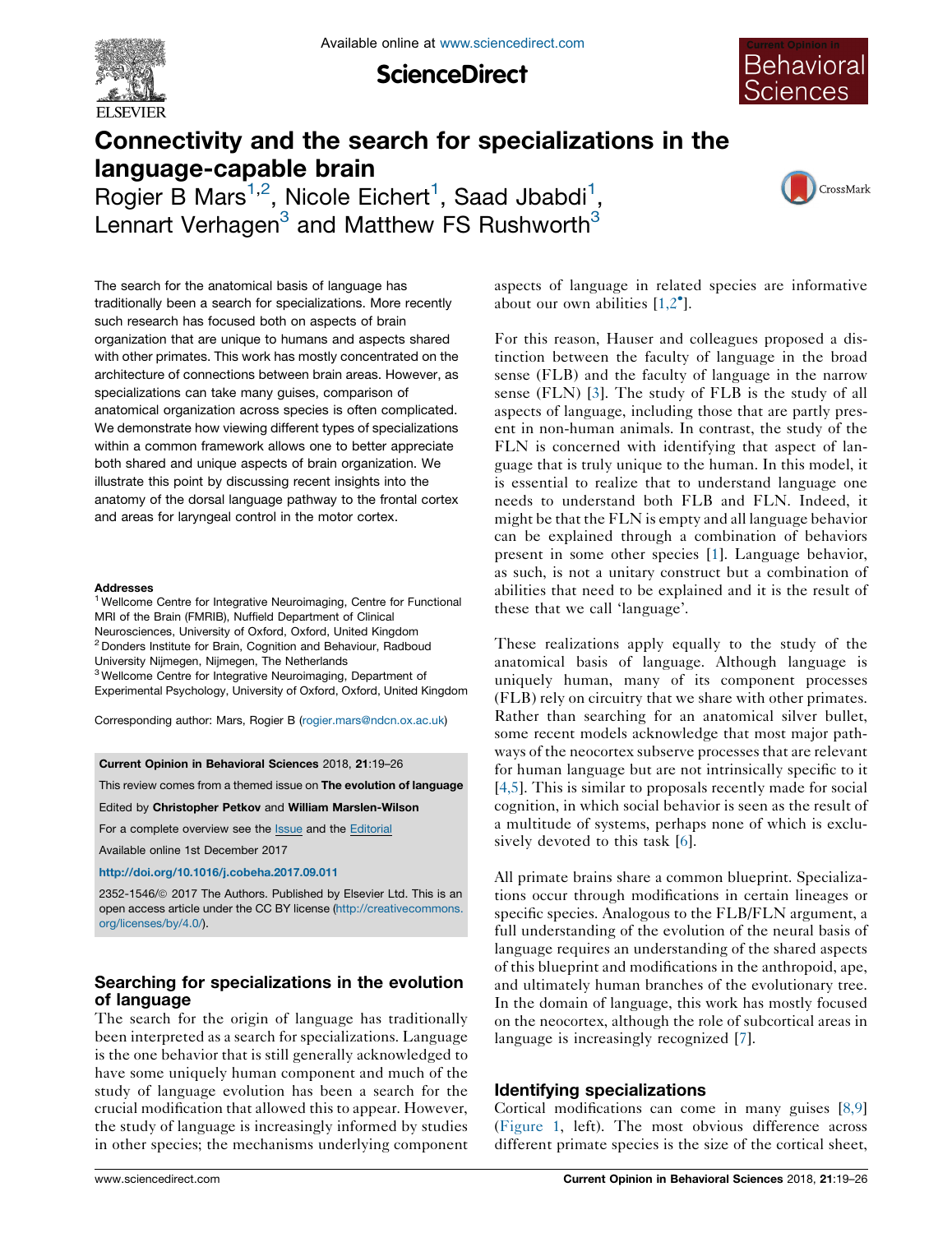<span id="page-1-0"></span>



Anatomical specializations. (left panel) Anatomical modifications can take many forms, as has been demonstrated in studies of the sensorimotor system and the association cortex [\[8,9\]](#page-6-0). Apart from a general increase in the size of the cortical sheet, local expansion might have led to changes in the relation of certain structures; the number of areas might increase; changes in connections can take the form of completely novel projections or a change in the strength of certain connections, potentially leading to a change in the balance of input or outputs of a region. (top right panel) To fully understand the differences between two brains it is helpful to place them into a common space. In this schematic example homologous brain regions are overlaid, leading to an assessment of changes in the connections. (lower right panel) Two examples of such an approach are surface-based registration based on sulcal anatomy, allowing one to judge local expansions [[12\]](#page-6-0), and connectivity fingerprint matching [[14](#page-6-0) ], allowing one to compare regions based on their profile of connections with homologous areas.

even when taking into account relative body size. The expansion of the cortical sheet is, however, not uniform. For instance, the human association cortex has preferentially expanded even in comparison with that of great apes [\[10](#page-6-0)]. Even in the absence of any other differences, such local expansions can distort the relative locations of other anatomical landmarks.

Apart from differences in the size of the cortical sheet or in the relative size of particular cortical fields, one can look for differences in the number of cortical fields or the connections of homologous fields. Differences in connectivity have been a prominent component of most recent models of language evolution, made possible by the widespread availability of tools to study connections in

 $vivo$  in the human brain  $[11]$  $[11]$ . Differences in connections can mean either differences in the strength of existing connections, sometimes changing the balance of inputs from distant regions, or wholly new projections. Functionally, existing anatomical structures can be recruited into new functions due to changes in other parts of the cortex. Only by investigating all these possible differences simultaneously can one build up a complete understanding of the specializations of any given brain.

When comparing various brains it is difficult to assess which types of differences have occurred. Therefore, it can be helpful to project the different samples to a common reference space (Figure 1, right), equating certain features of brain organization to assess how other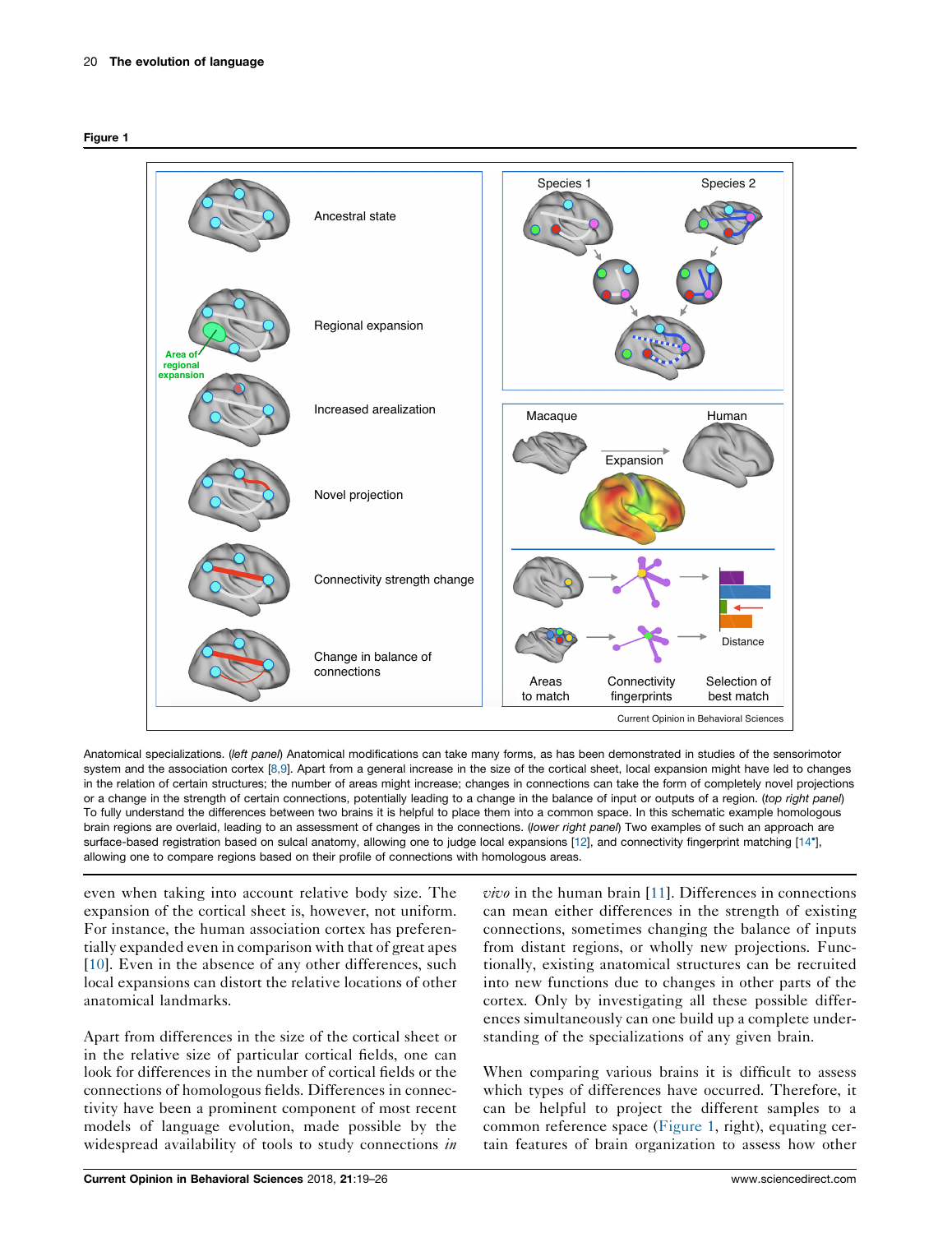features then compare across samples. An early example of this approach was provided by studies using surfacebased registration to align brains of different primates based on explicit hypotheses of sulcal homology [[12,13](#page-6-0)]. Equating these sulci provided landmarks that could be overlaid, after which the relative sizes of parts of the cortex could be compared across species. These studies showed that association cortex tends to expand when comparing marmosets to capuchins and macaques and when comparing macaques to humans. There are local hotspots of expansion in temporoparietal, ventrolateral, and medial frontal cortex.

An alternative approach involves so-called 'connectivity fingerprint matching' [14 [\]. This approach solves the](#page-6-0) registration problem by comparing the profile of connections of different areas with known homologs across species. In effect, the approach brings the areas under investigation into a common connectivity space. It has been used to examine the existence of homologies between humans and macaques in frontal [\[15,16\]](#page-6-0) and temporoparietal cortex [\[17](#page-6-0)].

Ultimately, registration between species should be conducted on the basis of multiple features, such as sulcal anatomy, connectivity, functional similarity, and histological properties [[18\]](#page-6-0). Different types of anatomical data are increasingly becoming available for such approaches, either by using different neuroimaging techniques [\[19,20\]](#page-6-0) or by registering histological atlases to MRI templates [[21\]](#page-6-0). This approach allows one to directly compare different aspects of brain organization and specify the interaction between the different types of specializations. In what follows, we apply this line of inquiry to two of the most studied aspects of language anatomy: the architecture of the longitudinal pathways to the frontal lobe and the laryngeal motor cortex.

#### Longitudinal pathways to the frontal lobe

The frontal lobe is connected with other parts of the neocortex via, among others, a series of longitudinal association fibers. So-called dorsal pathways consist of different branches of the superior longitudinal fascicle reaching parietal cortex, and the arcuate fascicle (AF) reaching the inferior parietal and superior temporal cortex. The ventral pathways consist of the uncinate fascicle, connecting anterior temporal and ventrolateral and orbital frontal cortex, and fibers running more dorsally through the extreme capsule.

One of the most influential findings in the comparative anatomy of language concerns the arcuate fascicle. The AF was traditionally seen as the main dorsal white matter pathway between Broca's and Wernicke's areas; damage to this pathway was the classical interpretation of conduction aphasia [[22\]](#page-6-0). The advent of diffusion MRI tractography made it possible to study this tract in the living human brain. Following early diffusion MRI tractography reports that human AF differed from what was known from tracer studies of AF in monkeys, Rilling and colleagues [\[23](#page-6-0)] used tractography to compare the course of AF in humans, chimpanzees, and macaques. They reported that human AF extends further into the temporal lobe in humans than in other primates. This finding has been very influential, guiding both computational [[24\]](#page-6-0) and clinical [[25\]](#page-6-0) accounts of language.

However, it has proven difficult to define the exact specializations of the human AF [\(Figure 2](#page-3-0)). On the one hand, some studies have found evidence that human AF reaches areas beyond the language system, such as dorsal frontal cortex [\[26](#page-6-0)], just as it does in macaque tracer studies [[27\]](#page-6-0). On the other hand, recent evidence suggests that macaque AF may interconnect brain regions that had been thought to be specialized targets of human AF such as the superior temporal gyrus and ventrolateral frontal cortex  $[28\text{°}$ <sup>\*</sup>[\], although tractography results sug](#page-6-0)gest such connections are much weaker in macaques than in humans.

The main human specialization of AF is commonly taken to be the extension of posterior projections into the middle and inferior temporal cortex. This result should, however, be seen in the context of the large expansion of temporoparietal cortex [[12\]](#page-6-0) and the subsequent reorganization of this part of the cortex [[17](#page-6-0)]. For example, area MT is located much more ventrally in the human temporal cortex than in the macaque due to expansion of the temporoparietal association cortex. This has been shown by direct comparison of myelin maps of the monkey, ape, and human cortex [[29\]](#page-6-0). Given that this area is near some of the projections of the AF, this could mean that in the human there is an extension in the areas that AF interconnects or it could mean that AF interconnects the same areas but the areas are relocated. This hypothesis can be tested by identifying the warp specifying the cortical expansion between macaques and humans and applying it to a map of projections of macaque AF. If relocation accounts for all human AF projections, this should produce a map of human AF. Current results suggest that this is not the case and human AF indeed has novel temporal projections over and above those predicted by local expansion of cortical territory (N. Eichert et al., unpublished data).

Finally, the predominant focus on the dorsal pathways has been challenged by a number of studies highlighting the language-related contribution of ventral tracts between the temporal and frontal lobe [\[30–32\]](#page-6-0) and within the temporal lobe [\[33](#page-6-0)]. Ventral frontal-temporal connections have been suggested to project much wider in the human than macaque brain [\[34](#page-6-0)]. However, comparison of ventral fibers between species has been hindered by the use of different methods across species, with original reports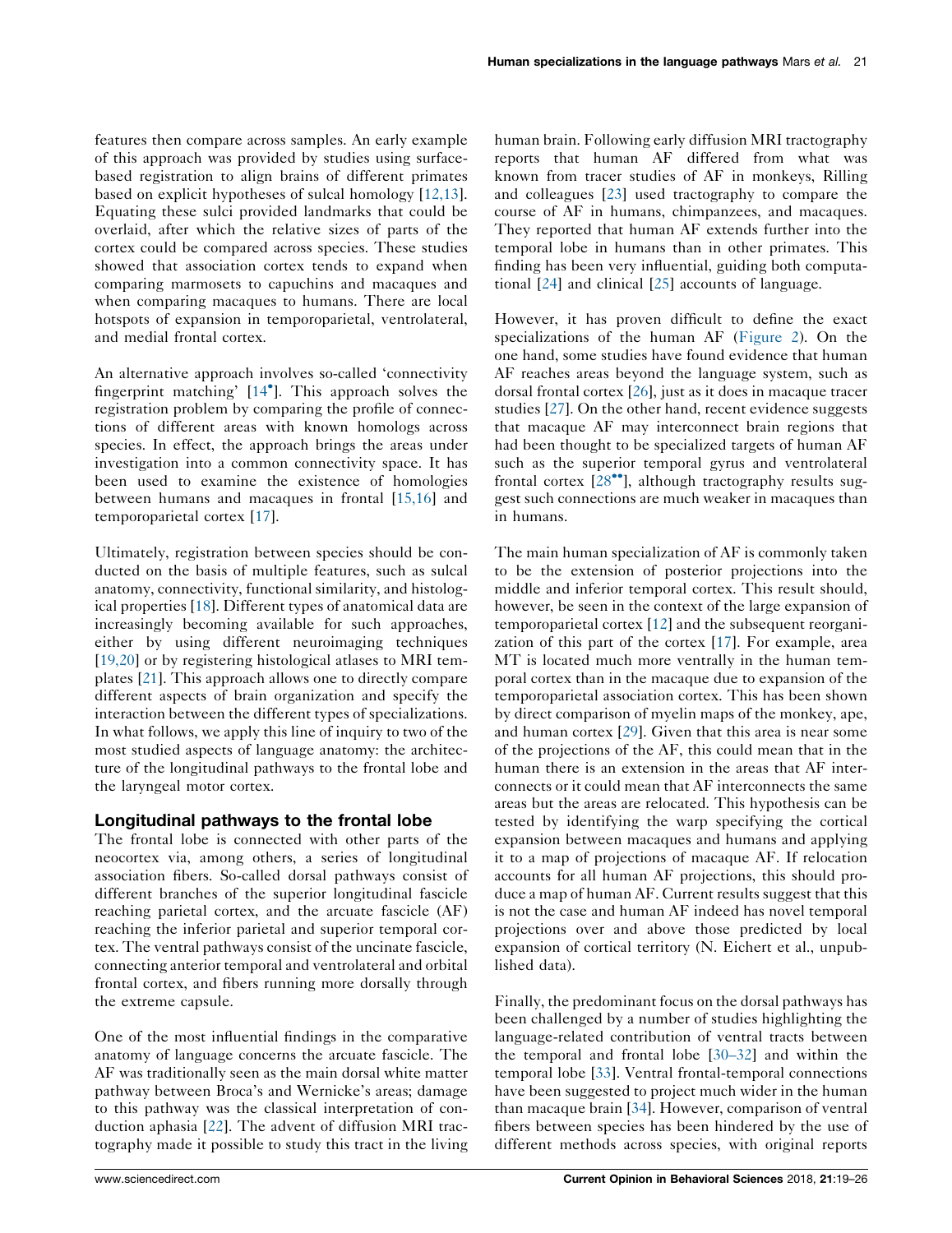<span id="page-3-0"></span>



Potential human specializations in longitudinal pathways to frontal cortex. Compared to a hypothesized common ancestor of humans and monkeys that has both ventral (i.e. uncinate and extreme capsule) and weak doral (i.e. arcuate fascicle (AF)) pathways to the frontal cortex (top), a number of potential specializations have been proposed to have occurred in the human lineage. These include (middle) a change in the strength of the AF and an expansion of projections of the AF into the temporal lobe [\[23](#page-6-0)]. However, such changes should be seen in the context of local expansions of the temporoparietal association cortex [\[12](#page-6-0)] and recruitment and modification of other existing pathways [\[30](#page-6-0)]. All these considerations together lead to a more complete picture of the longitudinal pathways (bottom), including both human specializations and features shared with other species.

using diffusion MRI tractography in humans and tracers in the macaque. More recent studies using tractography in multiple species show a frontal-temporal pathway more similar to that of the human in macaques ([\[35](#page-6-0)], but see [\[36](#page-7-0)]) and in marmosets [[37\]](#page-7-0). Although the ventral pathway is somewhat more developed in the human, the dorsal pathway may have seen the most dramatic expansion, in essence changing the balance of inputs to the frontal lobe [[38\]](#page-7-0). However, any theory of the evolution of language has to account for the involvement of the ventral pathways both in language and non-language processes. The ventral pathway, although perhaps more conserved than the dorsal pathway, has undoubtedly been recruited to serve specific language-related functions.

# Pathways for vocal learning and vocalization

The ability to modify the production of acoustic features of sounds by imitation and improvisation is a critical component of spoken language acquisition. The

evolution of vocal communication in humans requires both the ability to voluntarily control one's vocal apparatus and the capacity for vocal learning. Vocal learning is rare in the animal kingdom. Research on avian vocal learners has proposed detailed models of its evolution, including the 'duplication model' in which motor learning pathways connecting sensory areas duplicate and form connections to brainstem circuits controlling vocalization. It has been proposed that analogous modifications have occurred in the human lineage [[39\]](#page-7-0).

As is the case in birds, most non-human primates produce emotional vocalizations, but flexible vocal production is rare. Most primates are able to exert cognitive control over emotional vocalizations [40<sup>°</sup>[\]. They can inhibit emo](#page-7-0)tional vocalizations and even learn relationships between stimuli and existing vocalizations, but the extent to which they can modify calls or produce novel utterances is unclear (see Ghazanfar and Hage, in this special issue).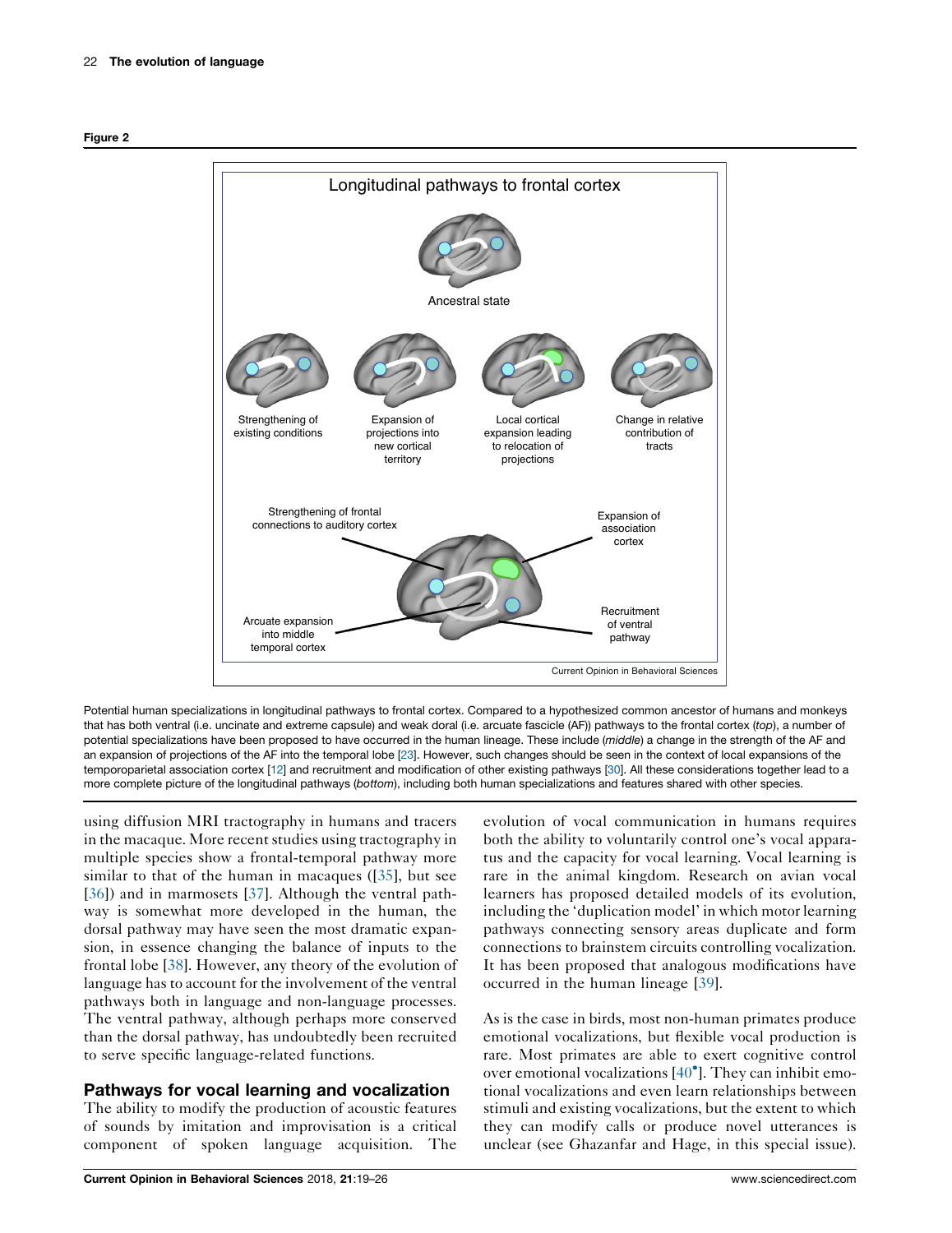Humans do this routinely and this is one of the bases of our spoken language. It has been suggested that this is due to increased control over the laryngeal muscles. In the non-human primate such control is at least partially achieved through a distinct laryngeal representation, termed the laryngeal motor cortex (LMC). In the human, functional imaging studies found representations of the laryngeal musculature in the dorsal part of the orofacial motor cortex [[41,42\]](#page-7-0). Consistent with the suggestion of increased laryngeal control in humans, this area in the human might have more direct connections to the nucleus ambiguus, a laryngeal brainstem nucleus ([[43\]](#page-7-0), but see [\[44](#page-7-0)]).

One possibility is that in humans there has been a duplication of an ancestral primate area concerned with laryngeal control. Neural stimulation studies have suggested the presence of not one but two laryngeal representations in the human motor cortex [\[45](#page-7-0)]. The ventral location seems closer to what would be predicted based on LMC's position in non-human primates. The dorsal one seems to overlap with the region identified in the functional imaging studies discussed above. However, the duplication model is complicated by a number of factors. The human LMC area identified using neuroimaging is located in cytoarchitectonic area 4, rather than area 6 as in the macaque [[41\]](#page-7-0). The proposed homology of human and macaque LMC is thus based on functional criteria but the cytoarchitecture and connectivity are discrepant. This proposal is arguably problematic because, by definition, function cannot be completely the same in language and non-language-capable brains. Finally, some authors have argued that the connectivity of LMC to subcortical nuclei as currently described is not complete, and that as yet undiscovered pathways are required to explain circumstances leading to LMC activation [\[46](#page-7-0)].

The neural circuitry related to vocal learning is more straightforward to study comparatively. It would be expected that the areas involved in human vocal control have increased access to higher-order auditory information. Following the approach of abstracting to connectiv-ity space ([Figure 1\)](#page-1-0), Neubert and colleagues  $[47\degree]$  used resting state fMRI in both humans and macaques to investigate whether higher-order auditory cortex (area Tpt) shows preferential connectivity with areas in medial or lateral frontal cortex that they had identified as homologous in the two species. They showed that the balance of auditory connectivity was reversed in the two species, with macaque auditory cortex showing stronger coupling with medial frontal cortex and human auditory cortex showing stronger coupling with ventrolateral frontal cortex. This result could be due to the increased arcuate pathway in humans [\[48](#page-7-0)]. More generally, however, it might mean that in humans auditory information is better able to access ventrolateral prefrontal cortical systems for learning arbitrary rules and associations [[49,50](#page-7-0)] which

would be a prerequisite for auditory-based language. Consistent with this suggestion, macaques find it much more difficult to learn arbitrary auditory conditional associations than visual conditional associations [[51\]](#page-7-0) and have trouble holding auditory information in working memory [[52\]](#page-7-0). In monkeys the connections of auditory cortex with medial frontal cortex might mediate the influence of auditory information on emotional vocalizations and social interaction.

Focusing more explicitly on the laryngeal motor cortex, Kumar and colleagues [53 [\] used tractography to compare](#page-7-0) the connections of macaque LMC and human dorsal LMC [\[41](#page-7-0)]. They compared the connectivity of these areas with known homologs, reporting much stronger connectivity of human LMC with the medial motor network and with inferior parietal areas. This set of results is consistent with models favoring an expanded role of the lateral motor network in humans.

The diverse results, often obtained using different techniques, mean that the understanding of the evolution of the human pathways involving LMC is far from complete. However, putting these results within a common framework might help us formulate some hypotheses ([Figure 3\)](#page-5-0). The functional characterization of different loci of LMC in the human in a different cytoarchitectonic area than in other primates should be validated by anatomical studies to establish whether these regions indeed are homologs. Second, a complete understanding of the connectivity profile of the two regions will help in understanding their distinct functional contributions. The similarity in function of human and non-human LMC seems greatest for the ventral locus. Its most likely role is increased laryngeal control, although convincing evidence for this in humans is still sparse. Claims of increased connectivity for vocal learning mostly concern the dorsal locus, but again this has yet to be backed up by a complete functional profile. Integration of these different sources of information seems to be a first priority for future empirical studies.

#### Conclusions and outlook

Investigating primate cortical specializations is a challenging endeavor. The laborious techniques and the challenges of obtaining data from long living, threatened, and closely related species mean that any comparative dataset inherently presents only a small part of the picture. The pendulum of comparative neuroscience therefore always swings between identifying unique specializations and ignoring differences as the research community attempts to build an understanding of general principles in primate brain organization [[54\]](#page-7-0). However, to understand a behavior as complex as language, both an understanding of shared features — a neurobiological basis for language in the broader sense — and of potential human specializations — a neurobiological basis for language in a narrower sense — are essential.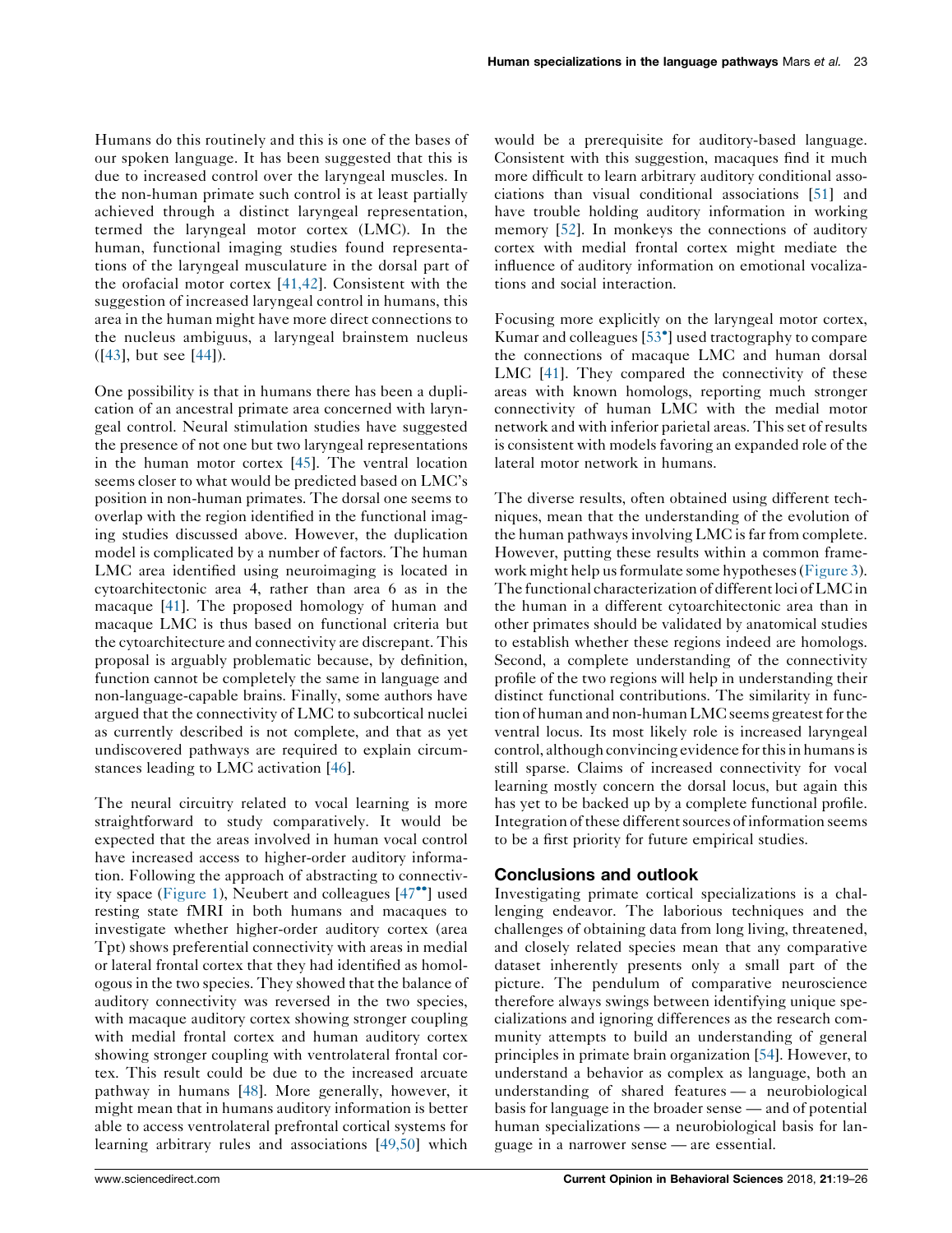<span id="page-5-0"></span>



Potential human specializations in pathways for vocalization and vocal learning. Compared to a hypothesized common ancestor of humans and monkeys that has control over laryngeal muscles for functions other than vocalization through a LMC in area 6 (top), different research techniques have suggested a number of potential human specializations (middle). The presence of multiple larynx representations in the human motor cortex was revealed using stimulation mapping [[45](#page-7-0)], relocation of functional representations of the larynx to cytoarchitectonic area 4 was suggested by functional imaging studies [\[41\]](#page-7-0), and changes in connectivity consistent with increased vocal control and increased auditory input was shown using diffusion MRI tractography [53\*[\]. Although the story is far from complete, viewing these different proposals within a common framework \(](#page-7-0)b*ottom*) suggests some hypotheses regarding the nature and function of changes.

As we have demonstrated, this endeavor is further complicated by the co-dependencies between changes in cortical organization. An enlarged cortical sheet is likely to lead to increased arealization and a larger brain requires different connectivity to maintain a similar efficiency of inter-regional neural communication [\[55\]](#page-7-0). Expansion of the cortex canlead to a change in the location of areas and connections. Therefore, although brain connectivity data have been the most fruitful approach for understanding anatomical specialization for language, these cannot be interpreted without reference to other markers of anatomical organization. We have argued that a full understanding of brain organization is facilitated by placing different types of anatomical data into a common space, allowing one to quantify shared architectural features and deviations of the common plan. This has allowed us to clarify the specializations of the longitudinal connections of the frontal lobe and propose hypotheses for the organization of the cortical control of speech.

Although cross-species studies are still rare, comparative neuroscience using neuroimaging means that data from a much wider range of species than ever before is becoming available to the scientific community [\[19](#page-6-0)]. Similarly, techniques for analyzing these data within a common framework are also rapidly developed. This places us in an excellent position to provide novel insights into the evolution of language, an enterprise that has been a major challenge for a wide range of disciplines.

# Conflict of interest statement

Nothing declared.

### Acknowledgements

This work was supported by the Biotechnology and Biological Sciences Research Council (BBSRC) UK [BB/N019814/1]; the Netherlands Organization for Scientific Research NWO [452-13-015]; the Medical Research Council (MRC) UK [MR/L009013/1], [G0902373]; and the Wellcome Trust [203730/Z/16/Z], [203139/Z/16]. Expanded brain in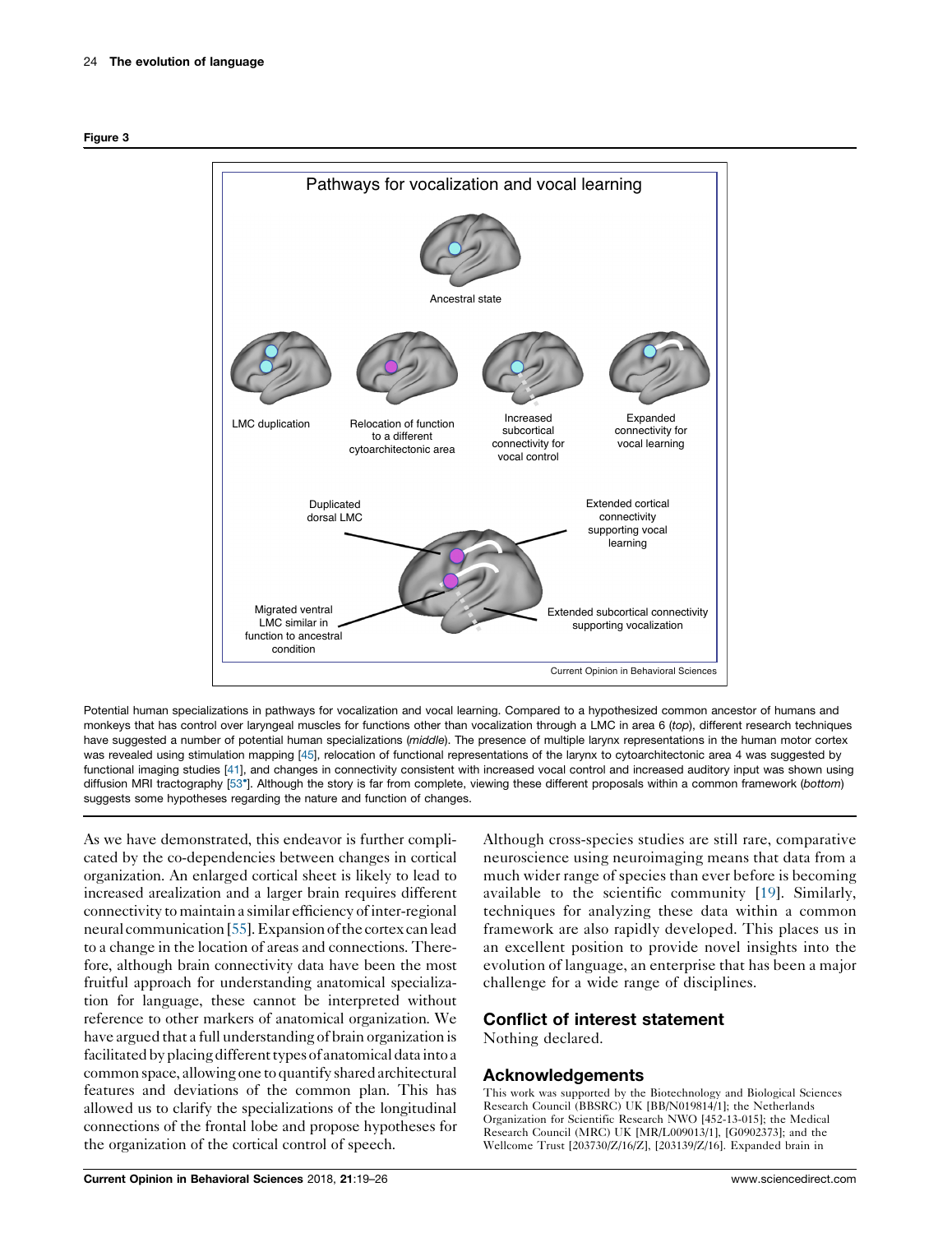<span id="page-6-0"></span>[Figure 1](#page-1-0) reprinted from Neuron, vol. 56, Van Essen DC and Dierker DL, Surface-based and probabilistic atlases of primate cerebral cortex, pages 209–225, 2008, with permission from Elsevier.

#### References and recommended reading

Papers of particular interest, published within the period of review, have been highlighted as:

- of special interest
- •• of outstanding interest
- 1. Fitch WT: [The Evolution of Language](http://refhub.elsevier.com/S2352-1546(17)30181-X/sbref0005). Cambridge: Cambridge [University Press; 2010.](http://refhub.elsevier.com/S2352-1546(17)30181-X/sbref0005)
- 2. [Wilson B, Slater H, Kikuchi Y, Milne AE, Marslen-Wilson WD,](http://refhub.elsevier.com/S2352-1546(17)30181-X/sbref0010)
- $\bullet$ Smith K, Petkov CI: [Auditory artificial grammar learning in](http://refhub.elsevier.com/S2352-1546(17)30181-X/sbref0010) [macaque and marmoset monkeys](http://refhub.elsevier.com/S2352-1546(17)30181-X/sbref0010). J Neurosci 2013, 33 [18825-18835.](http://refhub.elsevier.com/S2352-1546(17)30181-X/sbref0010)

A behavioral study of artificial grammar learning in Old World and New World Monkeys, showing different abilities in the two species and demonstrating the usefulness of a wider comparative approach in the understanding of language precursors.

- 3. [Hauser MD, Chomsky N, Fitch WT:](http://refhub.elsevier.com/S2352-1546(17)30181-X/sbref0015) The faculty of language: what [is it, who has it, and how did it evolve?](http://refhub.elsevier.com/S2352-1546(17)30181-X/sbref0015) Science 2002, 298: [1569-1579.](http://refhub.elsevier.com/S2352-1546(17)30181-X/sbref0015)
- 4. Catani M, Bambini V: [A model for Social Communication And](http://refhub.elsevier.com/S2352-1546(17)30181-X/sbref0020) [Language Evolution and Development \(SCALED\)](http://refhub.elsevier.com/S2352-1546(17)30181-X/sbref0020). Curr Opin [Neurobiol](http://refhub.elsevier.com/S2352-1546(17)30181-X/sbref0020) 2014, 28:165-171.
- 5. Dick AS, Bernal B, Tremblay P: [The language connectome: new](http://refhub.elsevier.com/S2352-1546(17)30181-X/sbref0025) [pathways, new concepts](http://refhub.elsevier.com/S2352-1546(17)30181-X/sbref0025). Neuroscientist 2014, 2:453-467.
- 6. [Alcala-Lopez D, Smallwood J, Jefferies E, Van Overwalle F,](http://refhub.elsevier.com/S2352-1546(17)30181-X/sbref0030) [Vogeley K, Mars RB, Turetsky BI, Laird AR, Fox PT, Eickhoff SB](http://refhub.elsevier.com/S2352-1546(17)30181-X/sbref0030) et al.: [Computing the social brain connectome across systems](http://refhub.elsevier.com/S2352-1546(17)30181-X/sbref0030) and states. Cereb Cortex [2017. \(in press\).](http://refhub.elsevier.com/S2352-1546(17)30181-X/sbref0030)
- 7. [Kotz SA, Schwartze M, Schmidt-Kassow M:](http://refhub.elsevier.com/S2352-1546(17)30181-X/sbref0035) Non-motor basal [ganglia functions: a review and proposal for a model of](http://refhub.elsevier.com/S2352-1546(17)30181-X/sbref0035) [sensory predictability auditory language perception](http://refhub.elsevier.com/S2352-1546(17)30181-X/sbref0035). Cortex 2009, 45[:982-990.](http://refhub.elsevier.com/S2352-1546(17)30181-X/sbref0035)
- Krubitzer L, Kaas J: [The evolution of the neocortex in mammals:](http://refhub.elsevier.com/S2352-1546(17)30181-X/sbref0040) [how is phenotypic diversity generated?](http://refhub.elsevier.com/S2352-1546(17)30181-X/sbref0040) Curr Opin Neurobiol 2005, 15[:444-453.](http://refhub.elsevier.com/S2352-1546(17)30181-X/sbref0040)
- 9. [Mars RB, Passingham RE, Neubert FX, Verhagen L, Sallet J:](http://refhub.elsevier.com/S2352-1546(17)30181-X/sbref0045) **[Evolutionary specializations of human association cortex](http://refhub.elsevier.com/S2352-1546(17)30181-X/sbref0045)**. In<br>*Evolution of Nervous Systems,* [edn 2. Edited by Kaas JH. Elsevier;](http://refhub.elsevier.com/S2352-1546(17)30181-X/sbref0045) [2017:185-205.](http://refhub.elsevier.com/S2352-1546(17)30181-X/sbref0045)
- 10. Passingham RE, Smaers JB: [Is the prefrontal cortex especially](http://refhub.elsevier.com/S2352-1546(17)30181-X/sbref0050) [enlarged in the human brain? Allometric relations and](http://refhub.elsevier.com/S2352-1546(17)30181-X/sbref0050) [remapping factors](http://refhub.elsevier.com/S2352-1546(17)30181-X/sbref0050). Brain Behav Evol 2014, 84:156-166.
- 11. [Jbabdi S, Sotiropoulos SN, Haber SN, Van Essen DC,](http://refhub.elsevier.com/S2352-1546(17)30181-X/sbref0055) Behrens TEJ: [Measuring macroscopic brain connections in](http://refhub.elsevier.com/S2352-1546(17)30181-X/sbref0055) vivo. [Nat Neurosci](http://refhub.elsevier.com/S2352-1546(17)30181-X/sbref0055) 2015, 18:1546-1555.
- 12. Van Essen DC, Dierker DL: [Surface-based and probabilistic](http://refhub.elsevier.com/S2352-1546(17)30181-X/sbref0060) [atlases of primate cerebral cortex](http://refhub.elsevier.com/S2352-1546(17)30181-X/sbref0060). Neuron 2007, 56:209-225.
- 13. [Chaplin TA, Yu HY, Soares JGM, Gattass R, Rosa MGP:](http://refhub.elsevier.com/S2352-1546(17)30181-X/sbref0065) A [conserved pattern of differential expansion of cortical areas in](http://refhub.elsevier.com/S2352-1546(17)30181-X/sbref0065) [simian primates](http://refhub.elsevier.com/S2352-1546(17)30181-X/sbref0065). J Neurosci 2013, 33:15120-15125.
- 14. [Mars RB, Verhagen L, Gladwin TE, Neubert FX, Sallet J,](http://refhub.elsevier.com/S2352-1546(17)30181-X/sbref0070)
- $\bullet$ Rushworth MFS: [Comparing brains by matching connectivity](http://refhub.elsevier.com/S2352-1546(17)30181-X/sbref0070) profiles. [Neurosci Biobehav Rev](http://refhub.elsevier.com/S2352-1546(17)30181-X/sbref0070) 2016, 60:90-97.

This paper proposes a method to compare the organization of different brains by using the connectivity fingerprint of cortical areas. The approach is demonstrated by comparing areas of the frontal cortex between macaques and humans.

- 15. [Sallet J, Mars RB, Noonan MP, Neubert FX, Jbabdi S, O'Reilly JX,](http://refhub.elsevier.com/S2352-1546(17)30181-X/sbref0075) [Filippini N, Thomas AG, Rushworth MF:](http://refhub.elsevier.com/S2352-1546(17)30181-X/sbref0075) The organization of [dorsal frontal cortex in humans and macaques](http://refhub.elsevier.com/S2352-1546(17)30181-X/sbref0075). J Neurosci 2013, 33[:12255-12274.](http://refhub.elsevier.com/S2352-1546(17)30181-X/sbref0075)
- 16. [Neubert FX, Mars RB, Sallet J, Rushworth MFS:](http://refhub.elsevier.com/S2352-1546(17)30181-X/sbref0080) Connectivity [reveals relationship of brain areas for reward-guided learning](http://refhub.elsevier.com/S2352-1546(17)30181-X/sbref0080)

[and decision making in human and monkey frontal cortex](http://refhub.elsevier.com/S2352-1546(17)30181-X/sbref0080). [Proc Natl Acad Sci USA](http://refhub.elsevier.com/S2352-1546(17)30181-X/sbref0080) 2015, **112:**E2695-E27

- 17. Mars RB, Sallet J. Neubert FX, Rushworth MF: Connectivity [profiles reveal the relationship between brain areas for social](http://refhub.elsevier.com/S2352-1546(17)30181-X/sbref0085) [cognition in human and monkey temporoparietal cortex](http://refhub.elsevier.com/S2352-1546(17)30181-X/sbref0085). Proc [Natl Acad Sci USA](http://refhub.elsevier.com/S2352-1546(17)30181-X/sbref0085) 2013, 110:10806-10811.
- 18. [Robinson EC, Jbabdi S, Glasser MF, Andersson J, Burgess GC,](http://refhub.elsevier.com/S2352-1546(17)30181-X/sbref0090) [Harms MP, Smith SM, Van Essen DC, Jenkinson M:](http://refhub.elsevier.com/S2352-1546(17)30181-X/sbref0090) MSM: a new [framework for multimodal surface matching](http://refhub.elsevier.com/S2352-1546(17)30181-X/sbref0090). Neuroimage 2014, 100[:414-426.](http://refhub.elsevier.com/S2352-1546(17)30181-X/sbref0090)
- 19. [Mars RB, Neubert FX, Verhagen L, Sallet J, Miller KL, Dunbar RIM,](http://refhub.elsevier.com/S2352-1546(17)30181-X/sbref0095) Barton RA: [Primate comparative neuroscience using magnetic](http://refhub.elsevier.com/S2352-1546(17)30181-X/sbref0095) [resonance imaging: promises and challenges](http://refhub.elsevier.com/S2352-1546(17)30181-X/sbref0095). Front Neurosci [2014,](http://refhub.elsevier.com/S2352-1546(17)30181-X/sbref0095) 8:298.
- 20. [Lerch JP, Van der Kouwe AJW, Raznahan A, Paus T, Johansen-](http://refhub.elsevier.com/S2352-1546(17)30181-X/sbref0100)[Berg H, Miller KL, Smith SM, Fischl B, Sotiropoulos SN:](http://refhub.elsevier.com/S2352-1546(17)30181-X/sbref0100) Studying [neuroanatomy using MRI](http://refhub.elsevier.com/S2352-1546(17)30181-X/sbref0100). Nat Neurosci 2017, 20:314-326.
- 21. [Reveley C, Gruslys A, Ye FQ, Glen D, Samaha J, Russ BE, Saad Z,](http://refhub.elsevier.com/S2352-1546(17)30181-X/sbref0105) [Seth AK, Leopold DA, Saleem KS:](http://refhub.elsevier.com/S2352-1546(17)30181-X/sbref0105) Three-dimensional digital [template atlas of the macaque brain](http://refhub.elsevier.com/S2352-1546(17)30181-X/sbref0105). Cereb Cortex 2017, 27[:4463-4477.](http://refhub.elsevier.com/S2352-1546(17)30181-X/sbref0105)
- 22. Catani M, Mesulam M: [The arcuate fasciculus and the](http://refhub.elsevier.com/S2352-1546(17)30181-X/sbref0110) [disconnection theme in language and aphasia: history and](http://refhub.elsevier.com/S2352-1546(17)30181-X/sbref0110) [current state](http://refhub.elsevier.com/S2352-1546(17)30181-X/sbref0110). Cortex 2008, 44:953-961.
- 23. [Rilling JK, Glasser MF, Preuss TM, Ma X, Zhao T, Hu X,](http://refhub.elsevier.com/S2352-1546(17)30181-X/sbref0115) Behrens TEJ: [The evolution of the arcuate fasciculus revealed](http://refhub.elsevier.com/S2352-1546(17)30181-X/sbref0115) [with comparative DTI](http://refhub.elsevier.com/S2352-1546(17)30181-X/sbref0115). Nat Neurosci 2008, 11:426-428.
- 24. Roelofs A: [A dorsal-pathway account of aphasic language](http://refhub.elsevier.com/S2352-1546(17)30181-X/sbref0120) [production: the WEAVER++/ARC model](http://refhub.elsevier.com/S2352-1546(17)30181-X/sbref0120). Cortex 2014, 59:33-48.
- 25. [Forkel SJ, Thiebaut de Schotten M, Dell'Acqua F, Kalra L,](http://refhub.elsevier.com/S2352-1546(17)30181-X/sbref0125) [Murphy DG, Williams SC, Catani M:](http://refhub.elsevier.com/S2352-1546(17)30181-X/sbref0125) Anatomical predictors of [aphasia recovery: a tractography study of bilateral perisylvian](http://refhub.elsevier.com/S2352-1546(17)30181-X/sbref0125) [language networks](http://refhub.elsevier.com/S2352-1546(17)30181-X/sbref0125). Brain 2014, 137:2027-2039.
- 26. [Frey S, Campbell JS, Pike GB, Petrides M:](http://refhub.elsevier.com/S2352-1546(17)30181-X/sbref0130) Dissociating the [human language pathways with high angular resolution](http://refhub.elsevier.com/S2352-1546(17)30181-X/sbref0130) [diffusion fiber tractography](http://refhub.elsevier.com/S2352-1546(17)30181-X/sbref0130). J Neurosci 2008, 28:11435-11444.
- 27. [Schmahmann JD, Pandya DN:](http://refhub.elsevier.com/S2352-1546(17)30181-X/sbref0135) Fiber Pathways of the Brain. [Oxford: Oxford University Press; 2009.](http://refhub.elsevier.com/S2352-1546(17)30181-X/sbref0135)
- 28. Frey S, Mackey S, Petrides M: [Cortico-cortical connections of](http://refhub.elsevier.com/S2352-1546(17)30181-X/sbref0140)  $\bullet\bullet$ [areas 44 and 45B in the macaque monkey](http://refhub.elsevier.com/S2352-1546(17)30181-X/sbref0140). Brain Lang 2014, 131[:36-55.](http://refhub.elsevier.com/S2352-1546(17)30181-X/sbref0140)

A detailed study using anatomical tracers to map the connectivity of areas 44 and 45B in the macaque, showing the extent to which pathways subserving language in the human are present in this species.

- [Glasser MF, Goyal MS, Preuss TM, Raichle ME, Van Essen DC:](http://refhub.elsevier.com/S2352-1546(17)30181-X/sbref0145) [Trends and properties of human cerebral cortex: correlations](http://refhub.elsevier.com/S2352-1546(17)30181-X/sbref0145) with cortical myelin content. Neuroimage 2014, 93(Pt 2):165-175.
- 30. Makris N, Pandya DN: [The extreme capsule in humans and](http://refhub.elsevier.com/S2352-1546(17)30181-X/sbref0150) [rethinking of the language circuitry](http://refhub.elsevier.com/S2352-1546(17)30181-X/sbref0150). Brain Struct Funct 2009, 213[:343-358.](http://refhub.elsevier.com/S2352-1546(17)30181-X/sbref0150)
- 31. [Rolheiser T, Stamatakis EA, Tyler LK:](http://refhub.elsevier.com/S2352-1546(17)30181-X/sbref0155) Dynamic processing in the [human language system: synergy between the arcuate fascicle](http://refhub.elsevier.com/S2352-1546(17)30181-X/sbref0155) [and extreme capsule](http://refhub.elsevier.com/S2352-1546(17)30181-X/sbref0155). J Neurosci 2011, 31:16949-16957.
- 32. [Friederici AD, Gierhan SM:](http://refhub.elsevier.com/S2352-1546(17)30181-X/sbref0160) The language network. Curr Opin [Neurobiol](http://refhub.elsevier.com/S2352-1546(17)30181-X/sbref0160) 2013, 23:250-254.
- 33. [Makris N, Preti MG, Asami T, Pelavin P, Campbell B,](http://refhub.elsevier.com/S2352-1546(17)30181-X/sbref0165) [Papadimitriou GM, Kaiser J, Baselli G, Westin CF, Shenton ME](http://refhub.elsevier.com/S2352-1546(17)30181-X/sbref0165) et al.: [Human middle longitudinal fascicle: variations in](http://refhub.elsevier.com/S2352-1546(17)30181-X/sbref0165) [patterns of anatomical connections](http://refhub.elsevier.com/S2352-1546(17)30181-X/sbref0165). Brain Struct Funct 2013, 218[:951-968.](http://refhub.elsevier.com/S2352-1546(17)30181-X/sbref0165)
- 34. [Thiebaut de Schotten M, Dell'Acqua F, Valabregue R, Catani M:](http://refhub.elsevier.com/S2352-1546(17)30181-X/sbref0170) [Monkey to human comparative anatomy of the frontal lobe](http://refhub.elsevier.com/S2352-1546(17)30181-X/sbref0170) [association tracts](http://refhub.elsevier.com/S2352-1546(17)30181-X/sbref0170). Cortex 2012, 48:82-96.
- 35. [Mars RB, Foxley S, Jbabdi S, Sallet J, Noonan MP, Neubert FX,](http://refhub.elsevier.com/S2352-1546(17)30181-X/sbref0175) [Andersson JL, Verhagen L, Croxson PL, Dunbar RIM](http://refhub.elsevier.com/S2352-1546(17)30181-X/sbref0175) et al.: The [extreme capsule fiber complex in humans and macaques: a](http://refhub.elsevier.com/S2352-1546(17)30181-X/sbref0175) [comparative diffusion MRI tractography study](http://refhub.elsevier.com/S2352-1546(17)30181-X/sbref0175). Brain Struct Funct 2016, 221[:4059-4071.](http://refhub.elsevier.com/S2352-1546(17)30181-X/sbref0175)